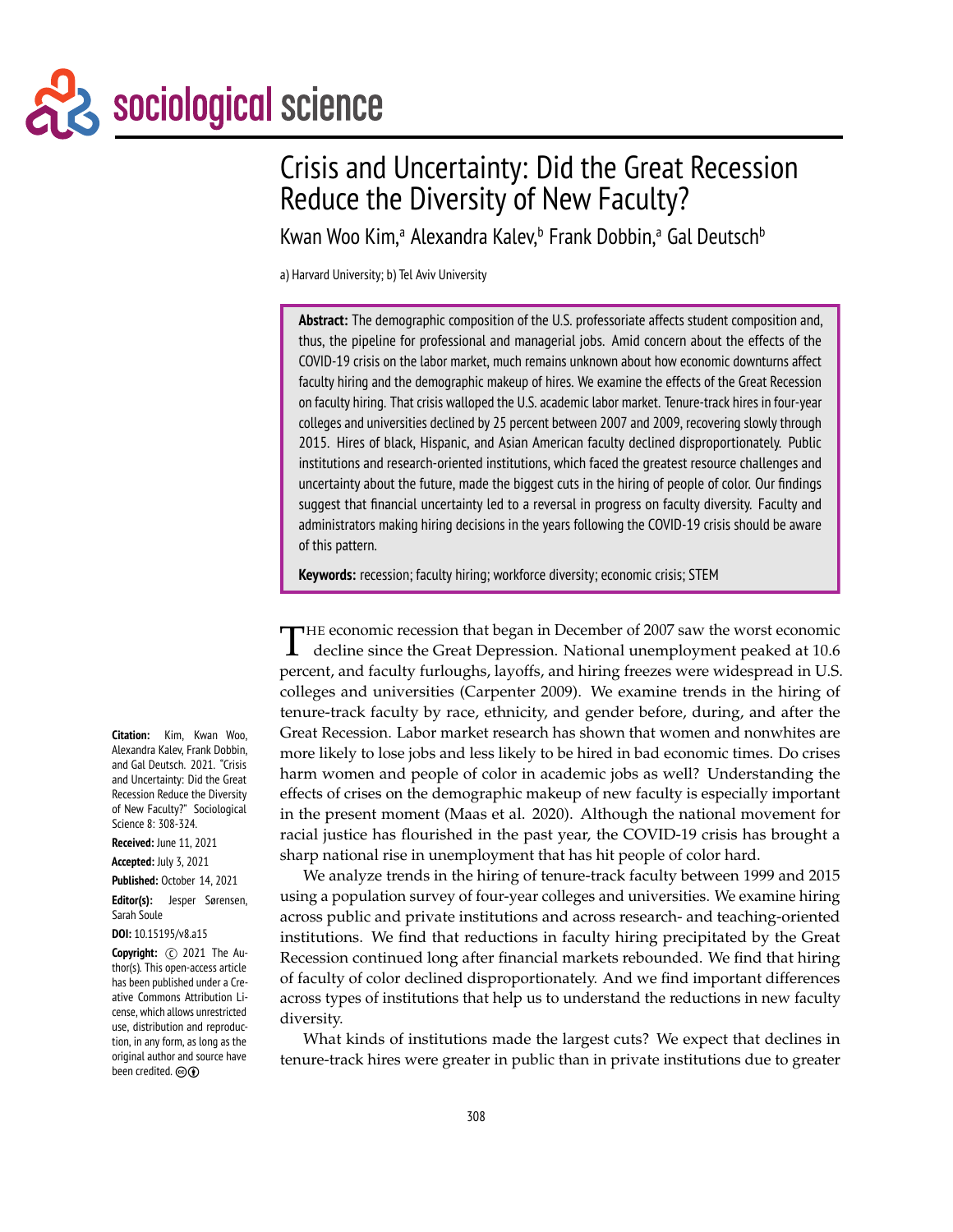resource constraints and uncertainty. Public institutions had to cope with declining state appropriations, state and city hiring freezes, and university system hiring freezes. Total state appropriations to higher education declined by 17 percent between 2007 and 2011 (Danziger, Barr, and Turner 2013:181), in part because state constitutions prohibit deficit funding. As tax revenues slowly rebounded, states restored funding first to essential services and only later to higher education (Danziger et al. 2013). State spending on higher education continued to decline through 2013 and has not yet returned to 2008 levels (Murakami 2020). The federal government provided higher education support to states in 2010, but the boost was short-lived (Johnson, Oliff, and Williams 2011). Tuition increases, moreover, fell far short of replacing losses in state funding (Mitchell et al. 2018).

Private colleges and universities fared better. Tuition covers a greater proportion of costs there, and enrollment rose in many schools. Although endowment returns for elite private universities declined 23 percent (Zezima 2009), many schools had been spending less from their endowments than the law permitted (Conti-Brown 2011:719) and thus could increase endowment payouts. Equities markets, which account for the lion's share of endowment income, recovered by April of 2012. The crisis in public institutions was thus more pronounced than that in private institutions, and uncertainty about the future was greater.

We expect that declines in tenure-track hires were also greater in researchoriented than in teaching-oriented institutions. Research-oriented institutions are more dependent on government and foundation research grants (Snyder and Dillow 2013). Although stimulus money briefly boosted federal grant funding, fiscal austerity followed. Foundations cut grant funding significantly after 2007 as a result of endowment losses (Dietz et al. 2015). Thus, the crisis in research-oriented schools was more pronounced than that in teaching-oriented schools, and uncertainty about the future was greater there.

How do crises affect employer decisions about whom to hire and fire? We suggest that universities facing crisis will be less likely to hire people of color and women because uncertainty can activate stereotypes and network-based hiring and may lead to the deprioritization of marginalized departments. In the face of uncertainty, employers rely more on stereotypes about competence when hiring (Bianchi, Hall, and Lee 2018:1585; Sirola 2020:456), and banks rely more on stereotypes about competence when lending (Thébaud and Sharkey 2016). Colleges and universities may rely more on stereotypes about productivity when hiring faculty (Stewart and Valian 2018). When uncertainty is high, moreover, employers are more likely to rely on (majority-white) networks to identify candidates (Reskin and McBrier 2000; Roscigno and Wilson 2014; Tomaskovic-Devey and Avent-Holt 2019). Finally, when uncertainty is high, employers may be more likely to close marginalized units (staff rather than line functions, in corporations) with the most diverse workers (Kalev 2014). We expect that all three mechanisms operate in the academy.

The results of the effects of uncertainty have been seen in the wider economy. Downturns and financial uncertainty lead employers and evaluators to favor whites and men (Kalev 2014; Thébaud and Sharkey 2016). Thus during the Great Recession black and Hispanic unemployment rates rose disproportionately (Hoynes, Miller, and Schaller 2012). Asian Americans fared better than blacks and Hispanics, but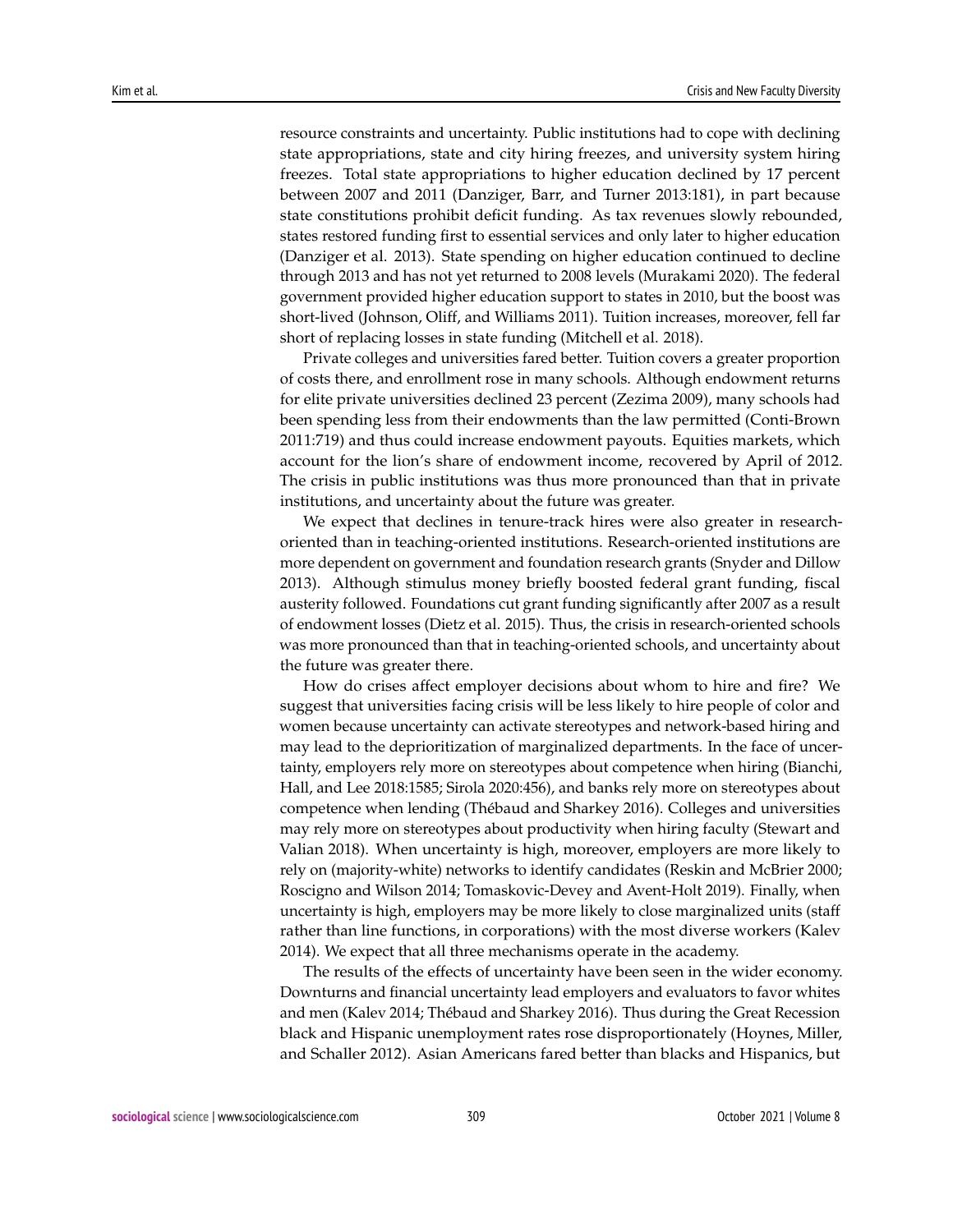prejudice against Asian Americans rose significantly (Butz and Yogeeswaran 2011), and highly educated Asian Americans were more likely to lose their jobs than similar whites (Kim 2012). The odds of losing a job increased disproportionately for blacks and Hispanics, and for blacks the odds of getting a new job also declined disproportionately (Couch, Fairlie, and Xu 2018; Yu and Sun 2019). Although the Great Recession hit male-dominated industries hardest, women who lost their jobs accepted poorer replacement jobs than men and took bigger pay cuts (Cha 2014; Hoynes et al. 2012). During the Great Recession, then, employers in the wider economy appear to have become more likely to favor whites and men.

We make two predictions. First, although all schools were affected by the Great Recession, public and research-oriented schools faced greater immediate crises and greater uncertainty about the future. We expect that they reduced total faculty hiring more than private and teaching-oriented schools. Second, due to greater uncertainty, public and research-oriented schools were also more likely to reduce the diversity of new faculty than were private and teaching-oriented schools.

# Data and Methods

We use data from the Integrated Postsecondary Education Data System. For every odd year, all higher education institutions that receive or apply for student aid grants are required to submit reports to the Department of Education covering student and employee demographics and other institutional characteristics. Data from these reports are available on the National Center for Educational Statistics website (<https://nces.ed.gov/ipeds>). From 1999 through 2015, the reports included consistent demographic information on new tenure-track hires, collected for the same reporting period each year. Below, we discuss the data and methods we use briefly, and we provide full detail in an online supplement.

We begin by plotting the number of hires made each year by public and private schools and by schools in three Carnegie groups: "very high research activity" doctorate (R1), "high research activity" doctorate and master's (R2/MA), and baccalaureate (BA).

We then plot faculty hiring patterns by race, ethnicity, and gender across public and private institutions and present results from multivariate analyses of hiring by public versus private institutions before, during, and after the Great Recession. Finally, we plot faculty hiring patterns by gender, race, and ethnicity across R1, R2/MA, and BA institutions and present results from multivariate analyses of hiring by Carnegie classification over time.

In the plots, we examine all 1,349 public and private, nonprofit institutions that offer baccalaureate and higher degrees in the United States. Some institutions were excluded from the regression analyses because the models require that we observe at least two years of data, with at least one hire, for each institution. Due to mergers and closures, we observe some schools in only one year. Others did not hire more than once in the nine years we observe because they have few or no tenure-track faculty. We are left with 1,170 institutions in the multivariate analyses.

In the regression analyses, we estimate year spline models predicting the share (log odds) of each group among tenure-track hires by institution-year. We estimate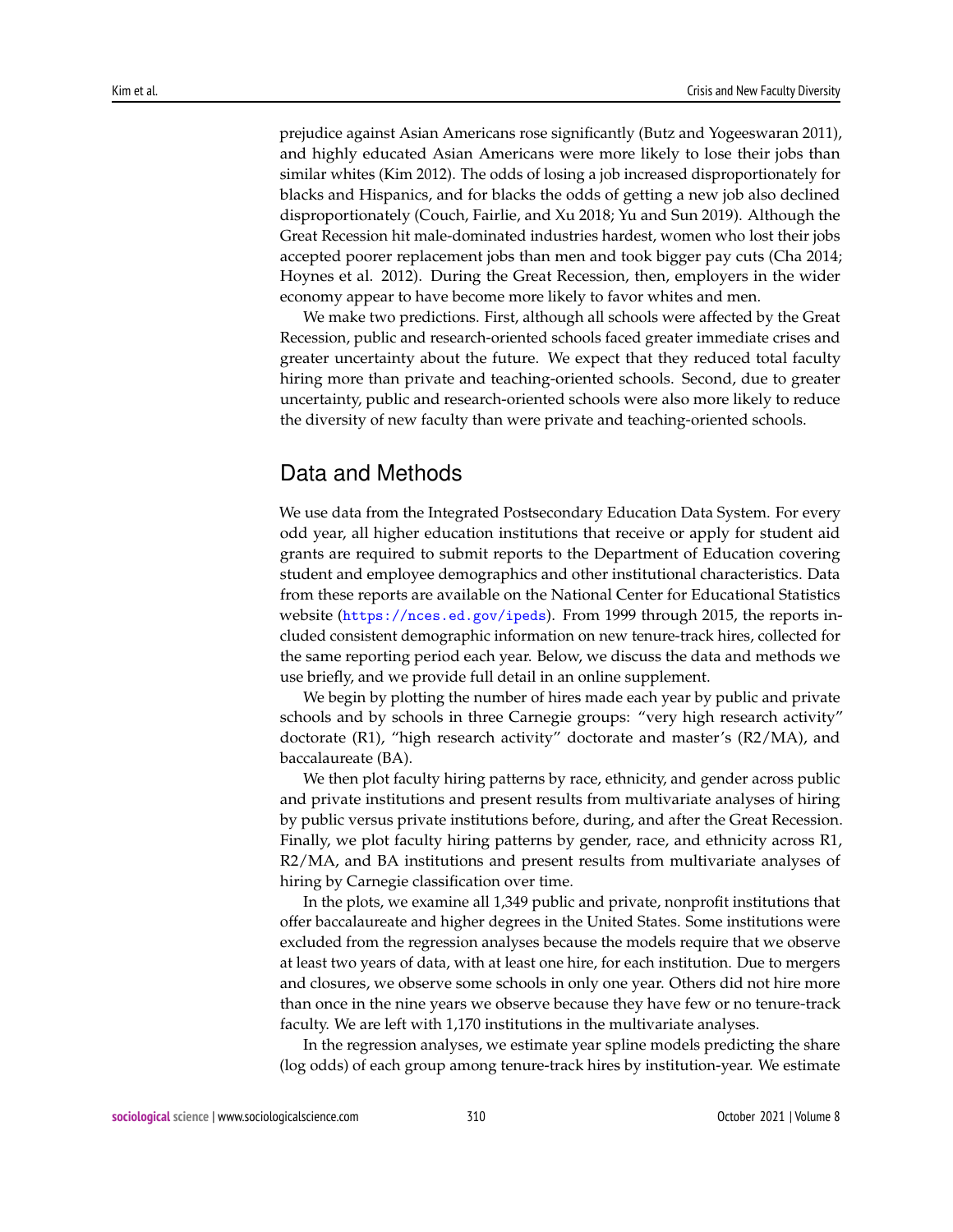annual change rates, from the biennial data, for each of three periods: pre-recession (1999 to 2007), recession (2007 to 2011), and post-recession (2011 to 2015). We control for institutional revenues, total tenure-track hires, and total tenure-line faculty, and we include fixed effects for each institution to net out unobserved heterogeneities. We cluster standard errors by institution.

In the online supplement, we present results from additional analyses that examine the robustness of our main findings to alternative measures and model specifications. In these analyses we examine a three-way interaction between period, institutional control, and Carnegie classification. We then examine three different hinge locations of the year spline function and three different outcome measures, and we use a count model to predict the number of faculty hires from each group. The results of all these tests are consistent with the main analysis. We then move to examine whether there was a disproportionate decline in the scholars of color who looked for faculty jobs during the economic crisis (Reskin 1993), which may provide an alternative explanation to our results. Using the Survey of Earned Doctorates, an annual census of new doctorates from U.S. institutions, we plot trends in the number of new doctorates and their career destinations by gender, race, and ethnicity. We do not find evidence for such a decline. The online supplement provides detailed results of these additional analyses.

# **Results**

#### *The Contraction of Tenure-Track Hiring*

Figure [1](#page-4-0) presents biennial counts of tenure-track hires in public and private colleges and universities. The three dotted horizontal lines indicate pre-recession averages of the number of tenure-track hires in all institutions (top line), public institutions (middle line), and private institutions (bottom line). The dotted vertical line indicates the first observation after the start of the Great Recession in December of 2007.

Between 1999 and 2007, all tenure-track hires averaged 13,535 per year. Between 2007 and 2009, total hires declined 25 percent. Public institution hires declined 31 percent, whereas private institution hires declined 14 percent. Recovery was slow in both sectors. In the public sector, hiring was still down from 2007 by 11 percent in 2015. The hiring decline in the private sector remained virtually unchanged, down 15 percent in 2015. As expected, public institutions saw significantly larger decreases than private institutions, but neither sector fully rebounded during the period we observe.

Figure [2](#page-5-0) presents counts of tenure-track hires in the three Carnegie classification groups, which capture the continuum from research to teaching intensity. In both "very high research activity" doctorate schools (R1) and "high research activity" doctorate plus master's schools (R2/MA), tenure-track hiring declined between 2007 and 2009 by about 25 percent. In R1 schools, hiring bounced back relatively quickly; in 2015 it was off by only four percent from its 2007 level. In R2/MA schools, hiring was still down by 17 percent in 2015. In BA institutions hiring declined by 20 percent from 2007 to 2009 and remained down by about 18 percent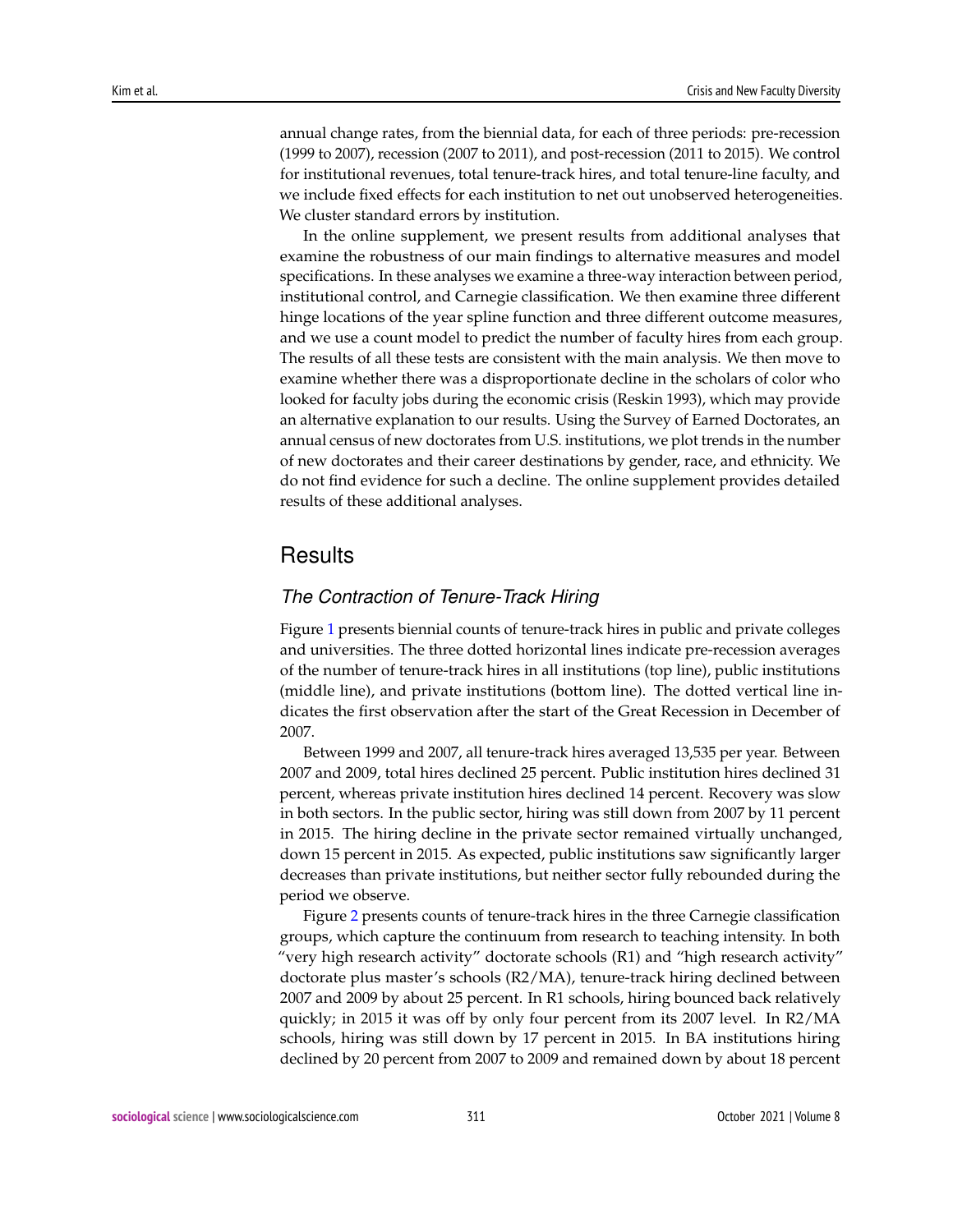<span id="page-4-0"></span>

**Figure 1:** Tenure-track hires in public and private institutions. Dotted horizontal lines denote pre-recession (1999 to 2007) averages. Dotted vertical line denotes the year 2009, the first year that we see a contraction in new tenure-track hiring due to the Great Recession.

through 2015. As expected, research-oriented institutions (both R1 and R2/MA) saw the biggest declines when the recession hit.

# *Recession and New Faculty Diversity in Public and Private Institutions*

Figure [3](#page-6-0) presents total hires from each demographic group in public (blue) and private (red) schools. Dotted lines extend pre-recession trends, based on bivariate regressions, showing how many tenure-track hires there would have been if those trends had continued.

Figure [3](#page-6-0) indicates that people of color were hit harder in public than in private institutions, as we predicted. Before the recession, in public institutions hiring of black, Hispanic, and Asian American men and women had been rising. Hires of white women were almost flat, and hires of white men had been declining. After 2007, hiring changed course sharply for people of color, especially for black men and women. If pre-recession trends had continued between 2007 and 2009, public institutions would have seen black men and women rise by three percent and five percent, respectively, and Hispanic men and women rise by four percent and six percent; instead black men and women declined by 45 percent and Hispanic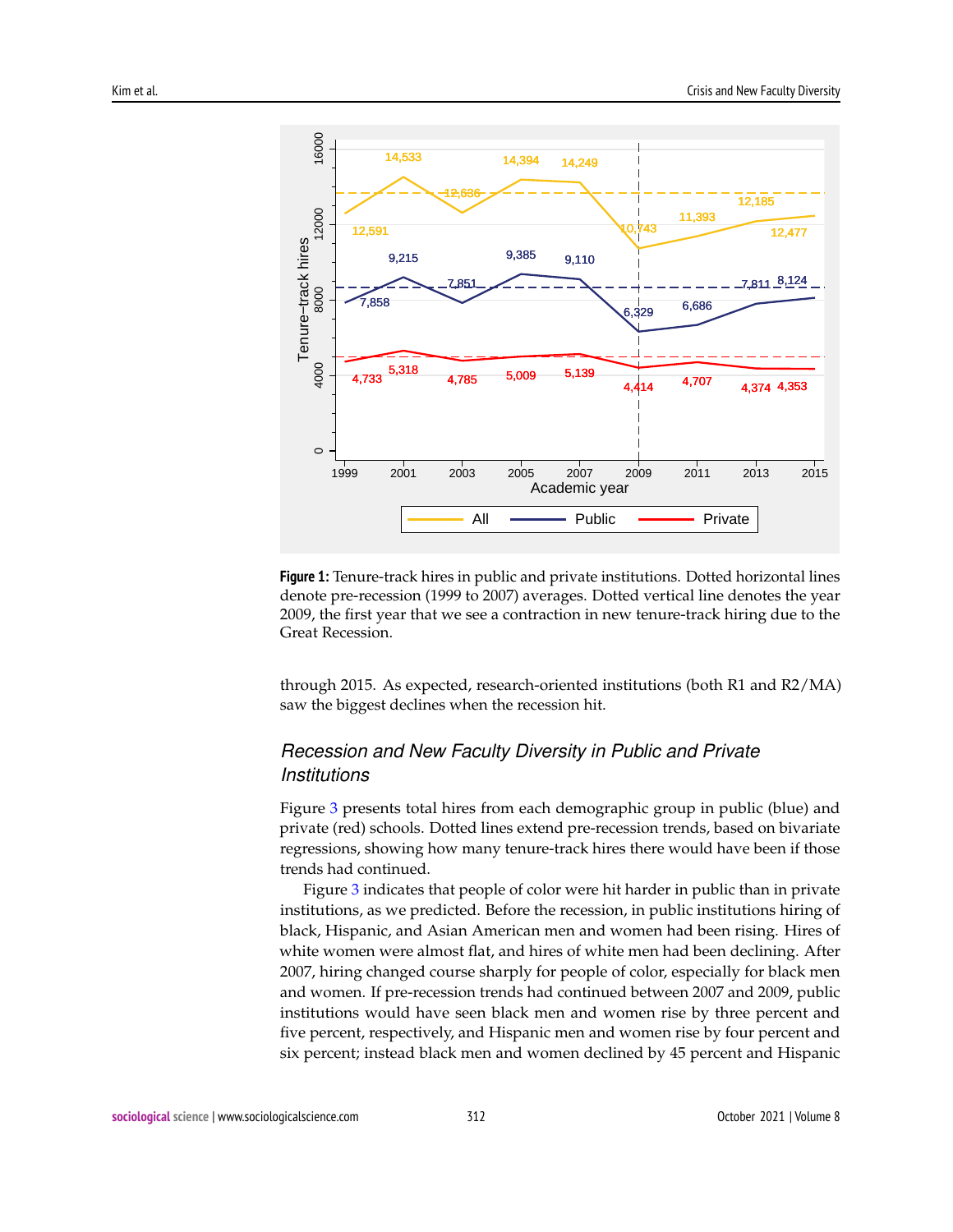<span id="page-5-0"></span>

**Figure 2:** Tenure-track hires by Carnegie group. Dotted horizontal lines denote prerecession (1999 to 2007) averages. Dotted vertical line denotes the year 2009, the first year that we see a contraction in new tenure-track hiring due to the Great Recession.

men and women declined by 35 percent. If trends had continued, Asian American women and men would have risen by 12 percent and seven percent; instead they declined by 23 percent and 35 percent, respectively. White women would have risen by one percent, and white men would have declined by three percent; instead both declined by about 31 percent.

In private institutions, recession declines were shallower. Before the recession, hires of black, Hispanic, and Asian American women and Asian American men were growing, whereas black and Hispanic men were declining. Between 2007 and 2009, black and Hispanic men continued to decline, whereas black and Hispanic women began to decline. The positive trend for Asian American men flattened, and the trend for Asian American women continued upward. The count data thus support our prediction that public institutions, which experienced larger financial cuts and greater uncertainty, saw bigger declines in the diversity of new faculty than private institutions.

Although Figure [3](#page-6-0) shows annual hires in tenure-track jobs declining sharply for all groups in public institutions, it does not tell us how different groups fare relative to one another. Next, we use multivariate analyses of institution-level data to assess changes in hiring trends by group across public and private institutions. We take into account institutional revenues, total tenure-track hires, and total tenure-line faculty. We use spline regression models, with institution fixed effects, to calculate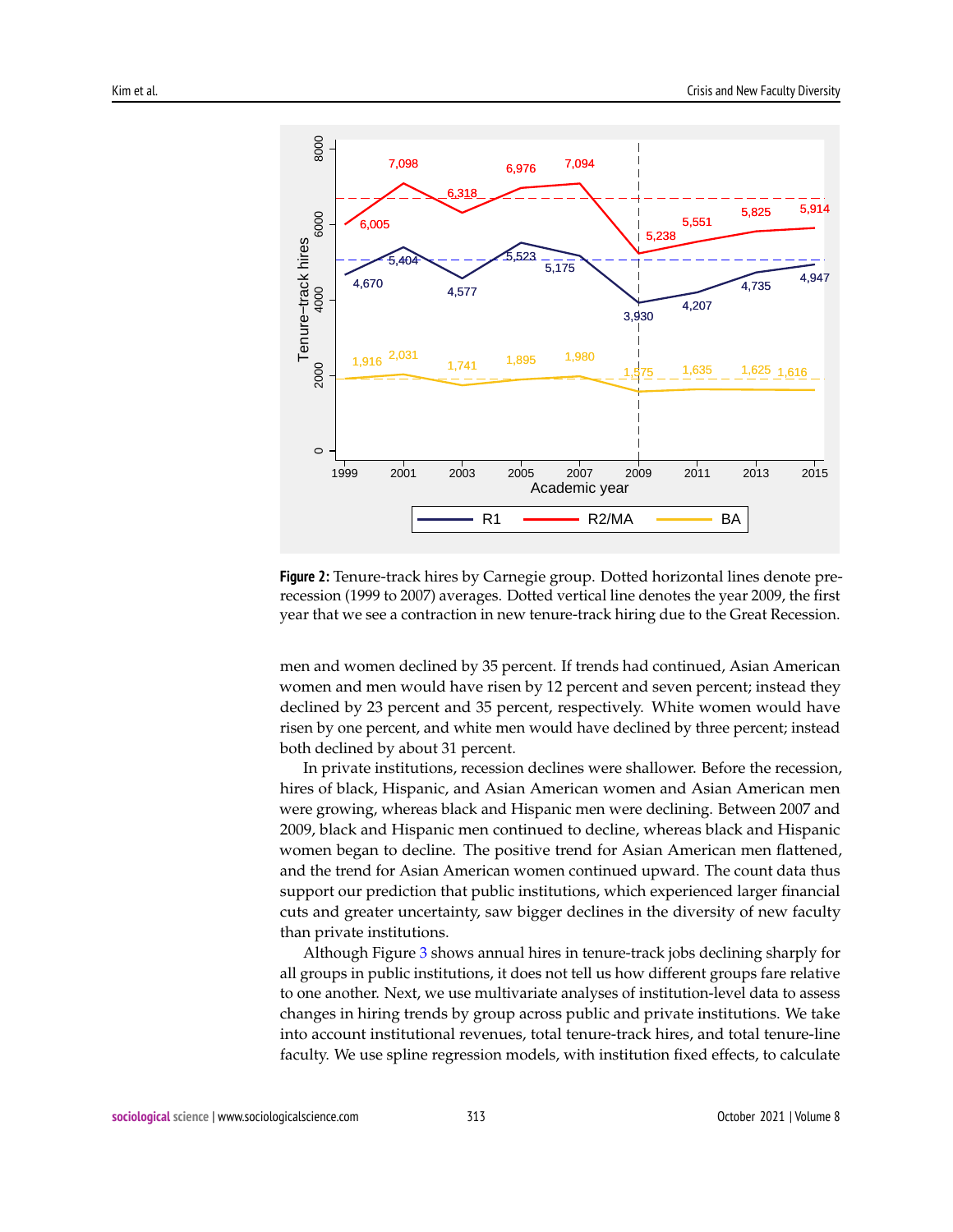<span id="page-6-0"></span>

**Figure 3:** Tenure-track hires by demographic group in public and private institutions. Dotted lines extend pre-recession (1999 to 2015) trends based on bivariate regression estimates.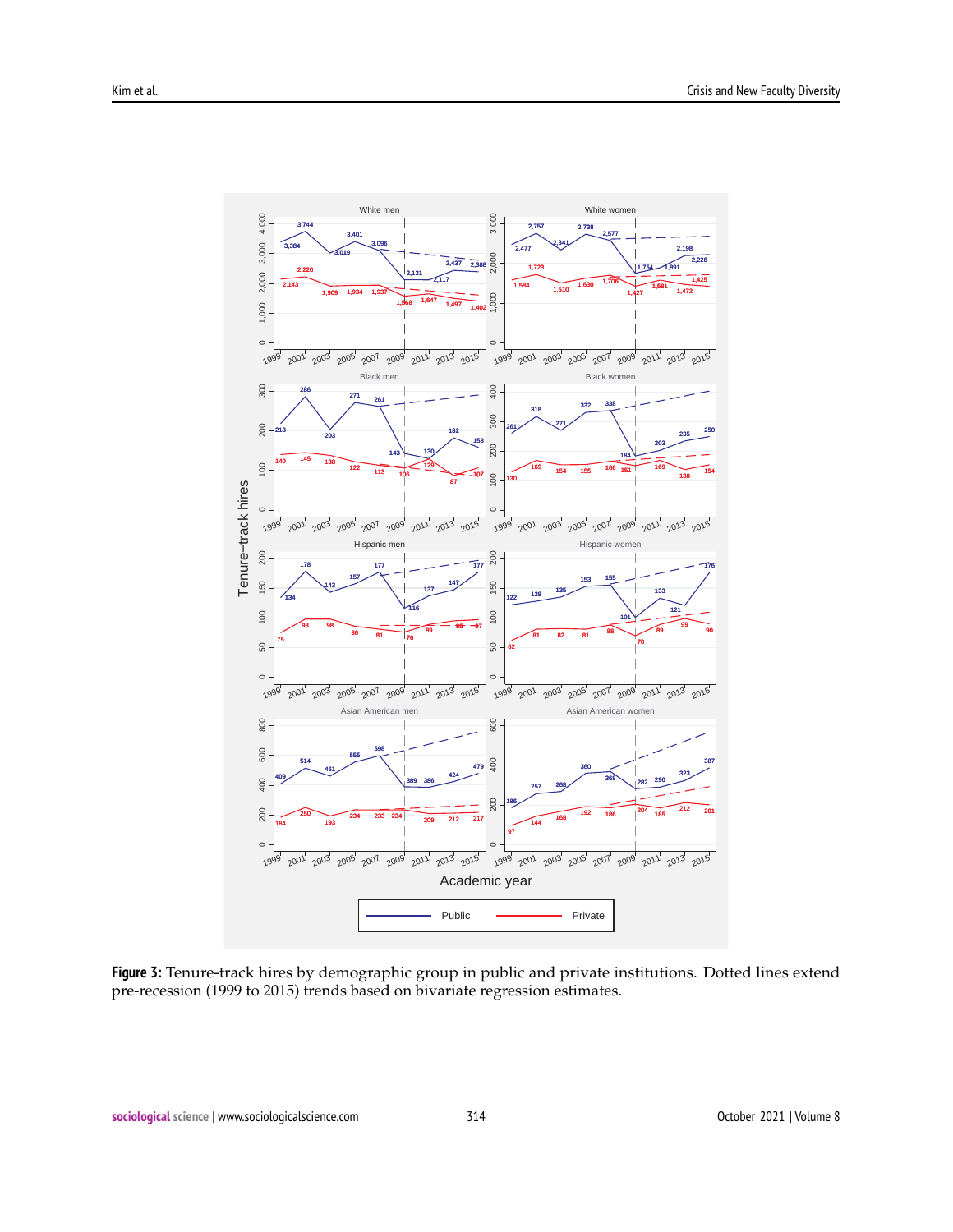the annual rate of change in the share (odds) of white, black, Hispanic, and Asian American men and women among tenure-track hires, before (1999 to 2007), during (2007 to 2011), and after the recession (2011 to 2015). In Figure [4,](#page-8-0) we report the estimates for public and private institutions, based on analyses presented in Table S4 in the online supplement. Circles and triangles mark point estimates of the annual rate of change in hiring during the period, and vertical lines denote 95 percent confidence intervals. In Figure S1 in the online supplement we also report the estimates for all institutions, based on the baseline models presented in Table S3 in the online supplement.

Results confirm the pattern seen in Figure [3.](#page-6-0) Before the recession, in public and private schools alike, black and Hispanic men and women held their own as a proportion of new faculty and Asian American men and women were increasing. For blacks and Hispanics, in both public (top rectangle) and private (bottom rectangle) institutions, in the pre-recession period the point estimate for annual change in group share is at zero, or slightly positive. This indicates that the annual change in group representation was stable or slightly positive in the pre-recession years. For Asian Americans, in both public and private institutions pre-recession point estimates are above zero, indicating that the annual change in group representation among new tenure-track faculty was positive.

During the recession, in public institutions all six groups of people of color lost ground. We see this by comparing the point estimates within each rectangle for the pre-recession and recession periods. Private institutions saw very small changes in the share of jobs going to black and Hispanic men and women and saw prerecession growth in Asian American men and women eliminated. By comparing change in point estimates between the top and bottom rectangles for each group, we see that hiring patterns changed much more dramatically in public than in private institutions for all six groups of people of color.

Next we translate the annual changes in log odds to percentage shifts. In public institutions, stable before the recession, black men's and women's share of hires declined at roughly 2.5 percent annually during the recession and increased at 0.8 percent and 1.9 percent after. The pattern for Hispanics is similar, with smaller swings. Hispanic men's and women's shares declined at 1.0 percent and 0.8 percent annually during the recession and increased at 1.4 percent and 1.6 percent after the recession. Growing before the recession, Asian American men and women saw the biggest recession period changes. Their shares, respectively, rose at 1.8 percent and 3.0 percent annually before the recession and declined at 3.9 percent and 1.9 percent during the recession. Both saw their shares rise again after the recession at an annual rate of 2.5 percent.

In private institutions, there was virtually no change for black men and Hispanic women. Hispanic men saw an annual increase of 0.4 percent during and 0.5 percent after the recession. Small annual pre-crisis increases were halted for black women and Asian American men. The biggest change was for Asian American women, whose pre-recession annual growth rate of 1.6 percent was wiped out when the recession hit.

Whites fared comparatively well. For white women in public institutions a 1.0 percent annual pre-recession decline in their share of hires was stopped by the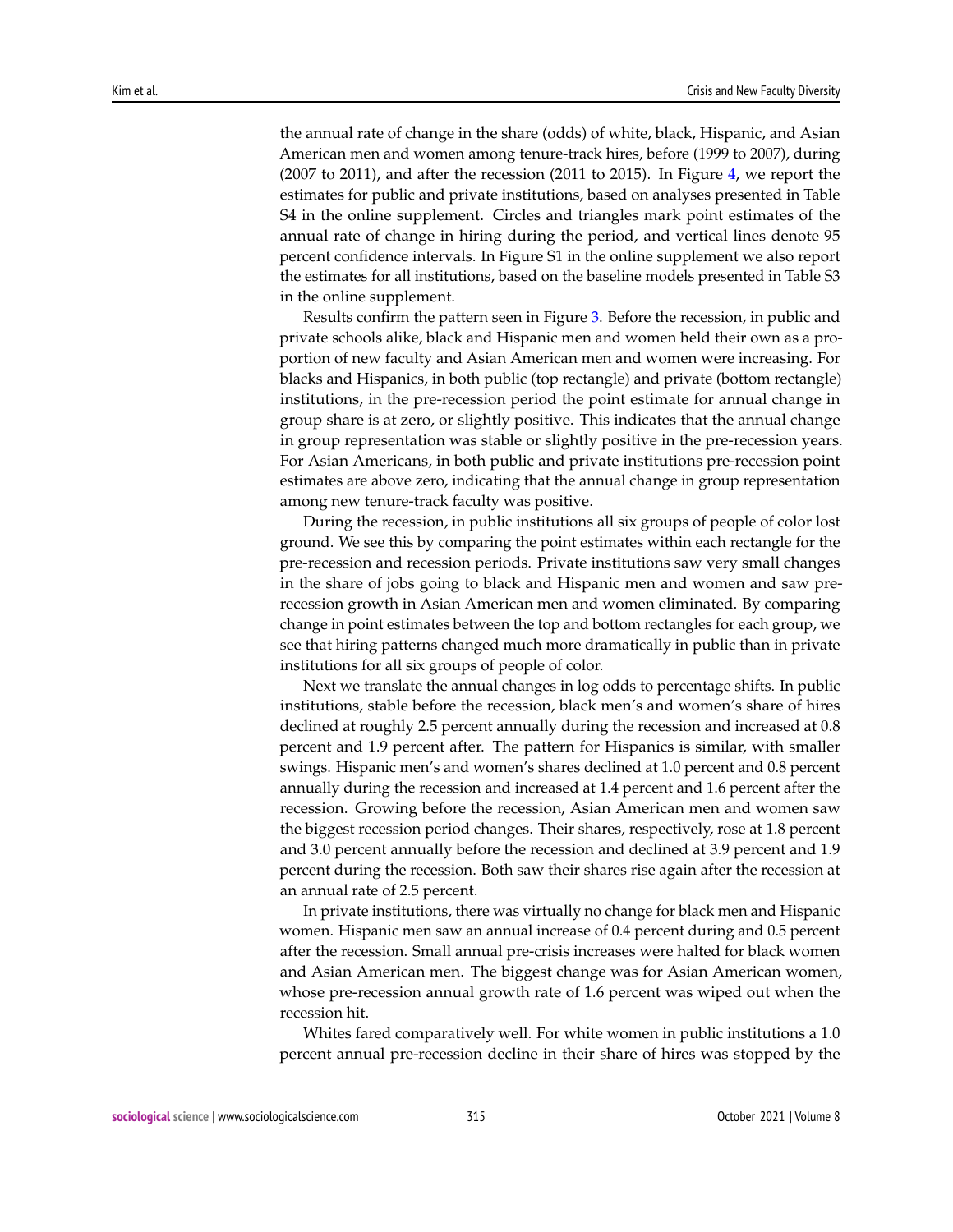<span id="page-8-0"></span>

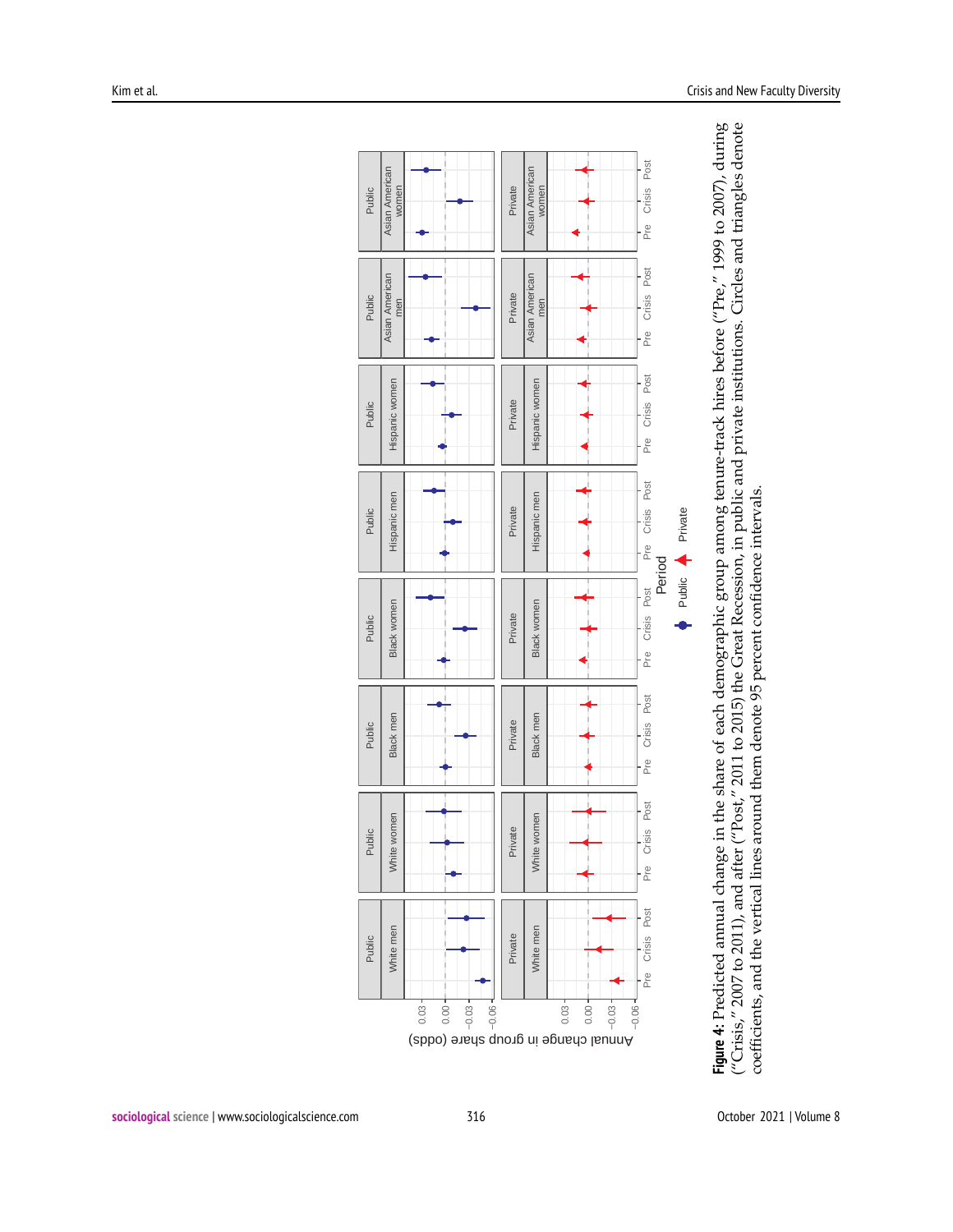recession and turned into a very small increase after the recession. In private institutions they grew at about 0.3 percent annually both before and during the recession, and then growth dropped to zero. For white men, significant pre-recession annual declines were attenuated during the crisis in both public and private institutions. In both, the annual declines grew in magnitude after the recession but remained smaller than they were before the recession.

These analyses suggest that public institutions reduced the proportion of tenuretrack jobs going to black, Hispanic, and Asian American men and women during the Great Recession. In private institutions changes in hiring shares were modest. The proportion of jobs going to black men and Hispanic men and women changed little, but black women and Asian American men and women saw small positive pre-recession trends disappear. White men and women saw declining shares of new jobs in public institutions before the recession, and these declines attenuated during the recession. In private institutions white men saw a similar pattern, but hires of white women were not declining before the recession and remained stable during it. These findings support the patterns observed in Figure [3,](#page-6-0) which plotted the number of new faculty hired from each group. They also support our prediction that under uncertainty, academic institutions may favor whites and men.

# *Recession and New-Hire Diversity by Research and Teaching Intensity*

Next we conduct parallel analyses to those presented in Figures [3](#page-6-0) and [4,](#page-8-0) by research versus teaching intensity. We categorize schools in three groups: "very high research activity" doctorate institutions (R1), "high research activity" doctorate and master's institutions (R2/MA), and teaching-oriented (BA) institutions. Figure [2,](#page-5-0) above, indicates that total tenure-track hires declined most sharply in R2/MA institutions, followed closely by R1 and then BA institutions. Figure [5](#page-10-0) indicates that people of color saw the biggest numerical declines in hiring in R2/MA institutions, followed by R1 and BA institutions. But the spline models, which take into account changes in total revenues, hiring, faculty size, and institution fixed effects, show that the greatest proportional declines in the diversity of new tenure-track faculty were in R1 institutions, followed by R2/MA schools, with almost no change in BA institutions. The results are consistent with our theory that research-oriented schools faced greater uncertainty than teaching-oriented schools and thus were more likely to reduce hiring of women and people of color.

Figure [5](#page-10-0) presents the number of tenure-track hires by demographic group for R1 (blue), R2/MA (red), and BA (yellow) schools. Dotted lines extend pre-recession trends based on bivariate regressions.

Before the Great Recession, all groups of people of color were gaining in all institution types, with two exceptions. Black men were flat everywhere, and Hispanic men were declining slightly in BA institutions. White women were gaining in R2/MA institutions and were flat in R1 and BA schools. White men were declining in all institution types.

R2/MA schools saw the largest numerical declines in the hiring of women and people of color after 2007 and the slowest recoveries. R1 schools saw smaller numer-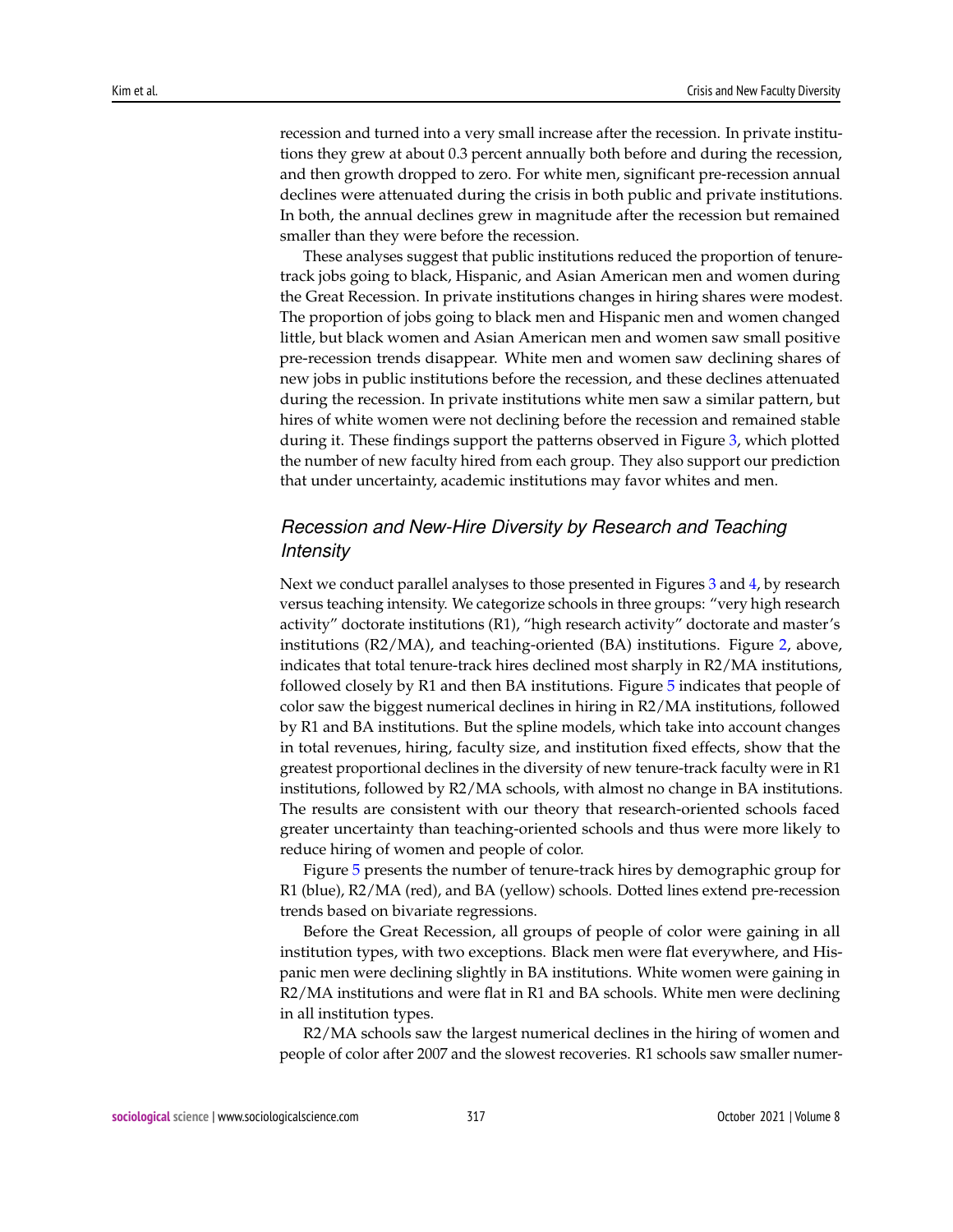<span id="page-10-0"></span>

**Figure 5:** Tenure-track hires by demographic group and Carnegie group. Dotted lines extend pre-recession (1999 to 2015) trends based on bivariate regression estimates.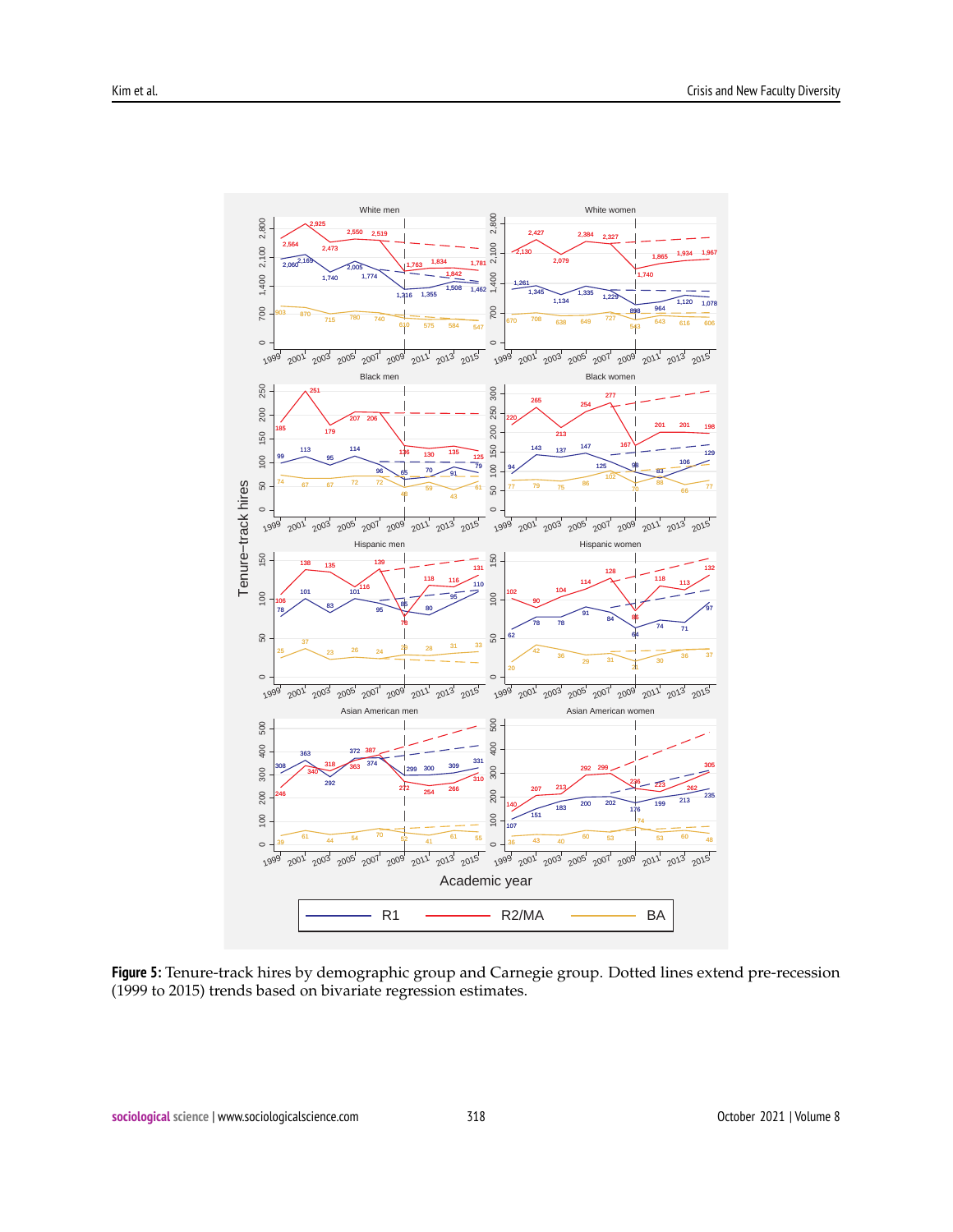ical declines in new faculty from those groups, and teaching-oriented institutions (BA) saw the smallest declines. White women saw similar declines across institution types. After the recession, movement back toward pre-recession trends was slower in R2/MA institutions than in either R1 or BA institutions. With four exceptions, by 2015 hiring was not back to pre-recession trajectories. Only Hispanic men and women in BA institutions, and white men in BA and R1 institutions, were back on track, as indicated by the dotted lines.

As was the case in our comparison of public and private institutions, the raw numbers in Figure [5](#page-10-0) tell us that in some institution types, all groups saw significant declines in new tenure-track positions. In this case, each group saw the biggest decline in R2/MA schools. But how did groups fare relative to one another? Figure [6](#page-12-0) presents estimates of annual changes in the share of hires, by group, based on spline models similar to those used for Figure [4](#page-8-0) (see Table S5 in the online supplement). R1 schools faced the biggest revenue losses and greatest uncertainty at the start of the Great Recession, due to their dependence on endowment returns, federal grants, and private foundation grants. That uncertainty appears to have adversely affected people of color. During the recession, all six minority groups—black, Hispanic, and Asian American men and women—saw the biggest proportional declines in hiring in R1 schools, where white women and men saw the biggest gains.

Before the recession, all minority groups but black men saw annual increases in their share of tenure-track faculty hires among R1 schools. Annual growth ranged from 0.5 to 0.9 percent for Hispanic men and women and black women to 1.4 percent for Asian American men and 4.3 percent for Asian American women. During the recession all groups of people of color saw declines in their share of hires. Black men declined at 2.5 percent annually, black women at 5.5 percent, Hispanic men and women at about two percent, Asian American men at 3.4 percent, and Asian American women at 0.3 percent. After the recession, all six groups saw annual growth, with black men rising at 0.7 percent, black women at 4.6 percent, Hispanic men and women at about three percent, Asian American men at 3.8 percent, and Asian American women at 2.5 percent.

Trend changes were smaller in R2/MA and BA schools. Asian American men and women saw the largest fluctuations. In R2/MA schools, the share of jobs going to Asian American men and women rose at 1.2 percent and 2.2 percent annually before the recession, fell at 2.0 percent and 1.5 percent during the recession, and then returned to pre-recession growth rates. In BA schools, Asian American men and women rose at 1.1 percent and 1.2 percent before the recession. During the recession, growth of Asian American men stopped, and the share of Asian American women declined slightly. After the recession, Asian American men rose at 0.8 percent, and Asian American women declined at 0.8 percent. Black men and women also saw small recession declines in R2/MA schools. Otherwise, minority shares in BA and R2/MA schools were almost unchanged.

Pre-recession declines in the share of whites slowed during the recession. White men's R1 share fell at six percent annually before, 1.5 percent during, and 2.9 percent after the recession. Their R2/MA share fell at four percent annually before and at 2.2 percent during and after the recession. Their BA share fell at 3.6 percent annually before, 0.5 percent during, and 2.9 percent after the recession. White women's share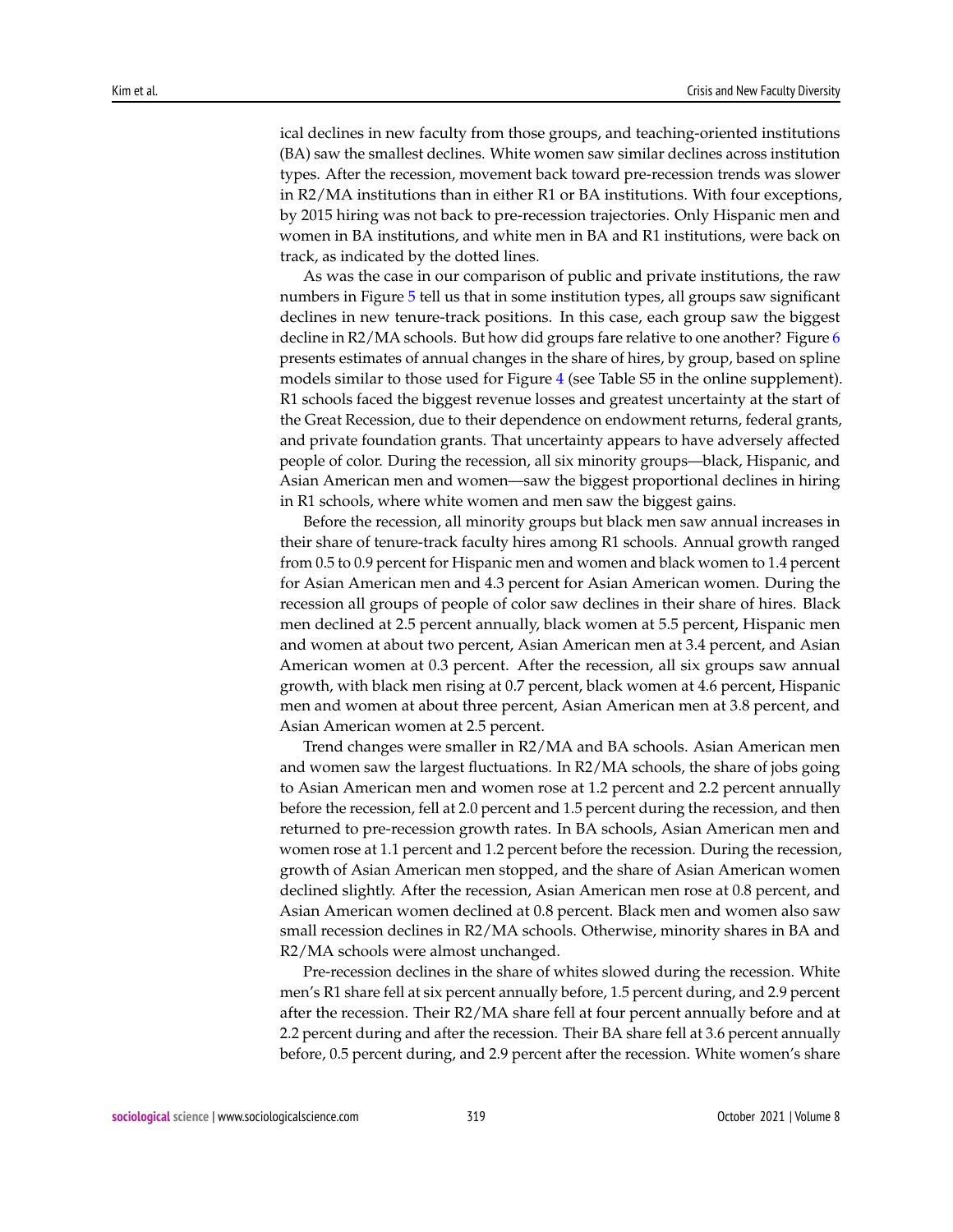<span id="page-12-0"></span>

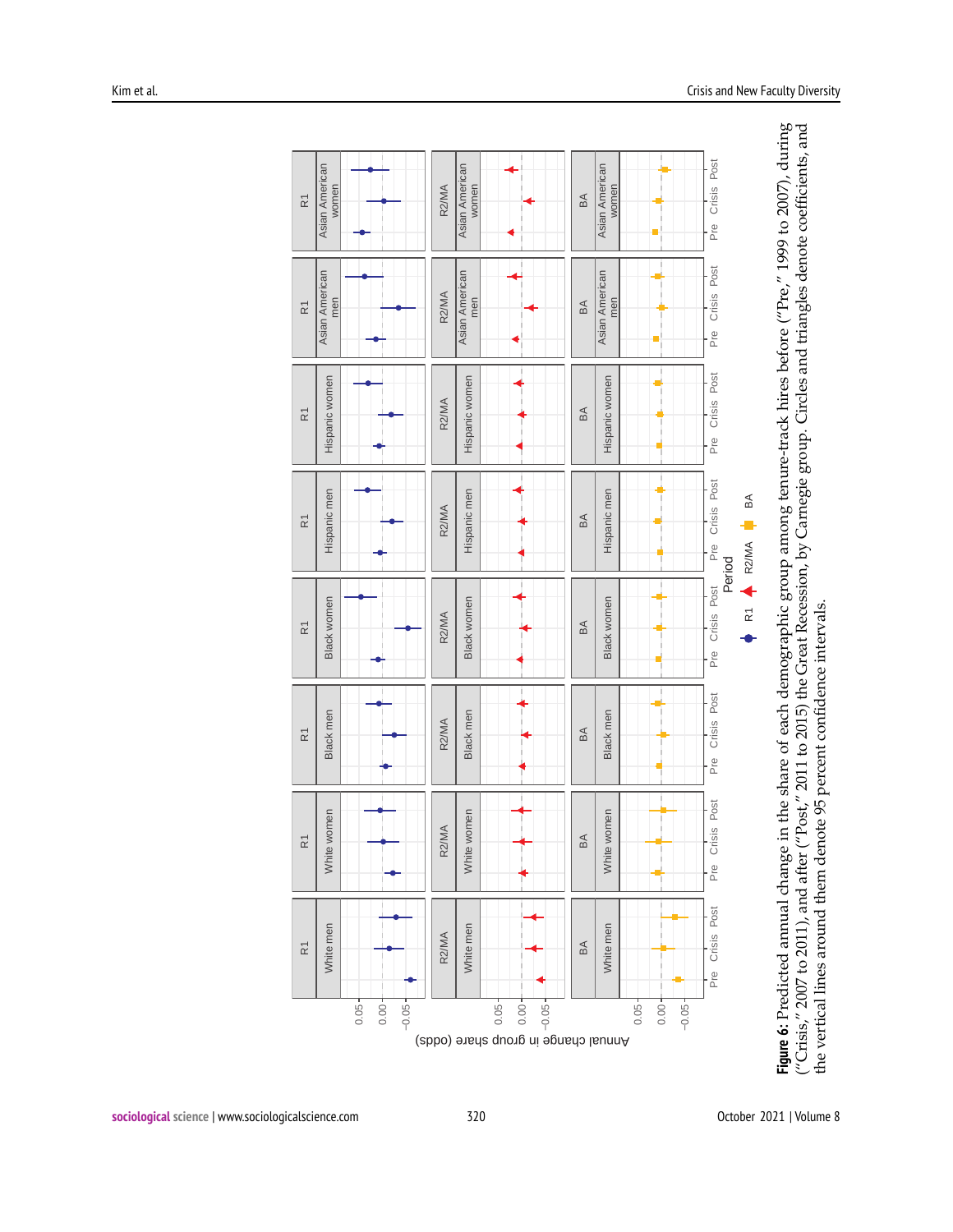was decreasing annually at 2.2 percent before the recession in R1 schools, and that decrease was wiped out during and after the crisis. Their share of jobs was flat in both BA and R2/MA schools before the recession and changed little.

In sum, the onset of the Great Recession brought the sharpest trend changes in R1 schools. Changes were positive for whites and negative for people of color. For people of color, recovery was also quickest in R1 schools. This pattern is consistent with our prediction that the recession induced the greatest financial uncertainty in research-oriented universities and that uncertainty is at the root of the decline in the hiring of women and people of color.

## **Discussion**

The Great Recession reduced tenure-track hires made by U.S. colleges and universities by 25 percent. By 2015, hiring had not recovered. We have shown not only that cohorts shrank but also that the share of jobs going to people of color declined disproportionately. Why did diversity among new tenure-track faculty decline? Sociological theory and research connect uncertainty to in-group favoritism (DiTomaso 2013; Thébaud and Sharkey 2016). Studies show that during periods of financial uncertainty employers are more likely to lay off women and people of color and less likely to hire them.

Our findings of differences across school types suggest that financial uncertainty may affect diversity in faculty hiring as well. Public institutions and researchoriented institutions, which faced the greatest resource challenges and the greatest uncertainty about the future, cut overall hiring most and cut the share of people of color among new hires most. Uncertainty may have led faculties to rely more on (majority-white) academic networks to identify job candidates and to rely more on stereotypes about academic productivity when choosing new colleagues. Uncertainty may, as well, have led institutions to cut hiring for programs and departments deemed dispensable, in fields with more people of color.

The Great Recession turned back the clock on the trend toward diversifying the faculty. There were stark differences between racial groups. Within race and ethnic groups, the patterns by gender were broadly similar, which suggests that uncertainty shaped hiring patterns by race and ethnicity more than by gender. But two gender differences stand out. First, in R1 schools, black women fared significantly worse during the recession than black men. Second, white men were losing ground before the crisis. In the aggregate, only white men saw their prerecession trend improve significantly during the recession.

Will the COVID-19 crisis have similar effects? On the one hand, like the Great Recession, it has occasioned a sharp decline in advertised jobs and hiring in the short run and expectations of reduced hiring for years to come to make up for COVID-19–related financial losses due to reduced enrollment, gearing up for online instruction, and virus mitigation (Bodin 2020; Woolston 2020). Uncertainty in the present moment may have similar effects to uncertainty after 2007. However, the COVID-19 recession may have very different effects on men and women due to childcare and school closures, virtual schooling, and the disproportionate impact of these changes on women in academia, due to the continuing gendered division of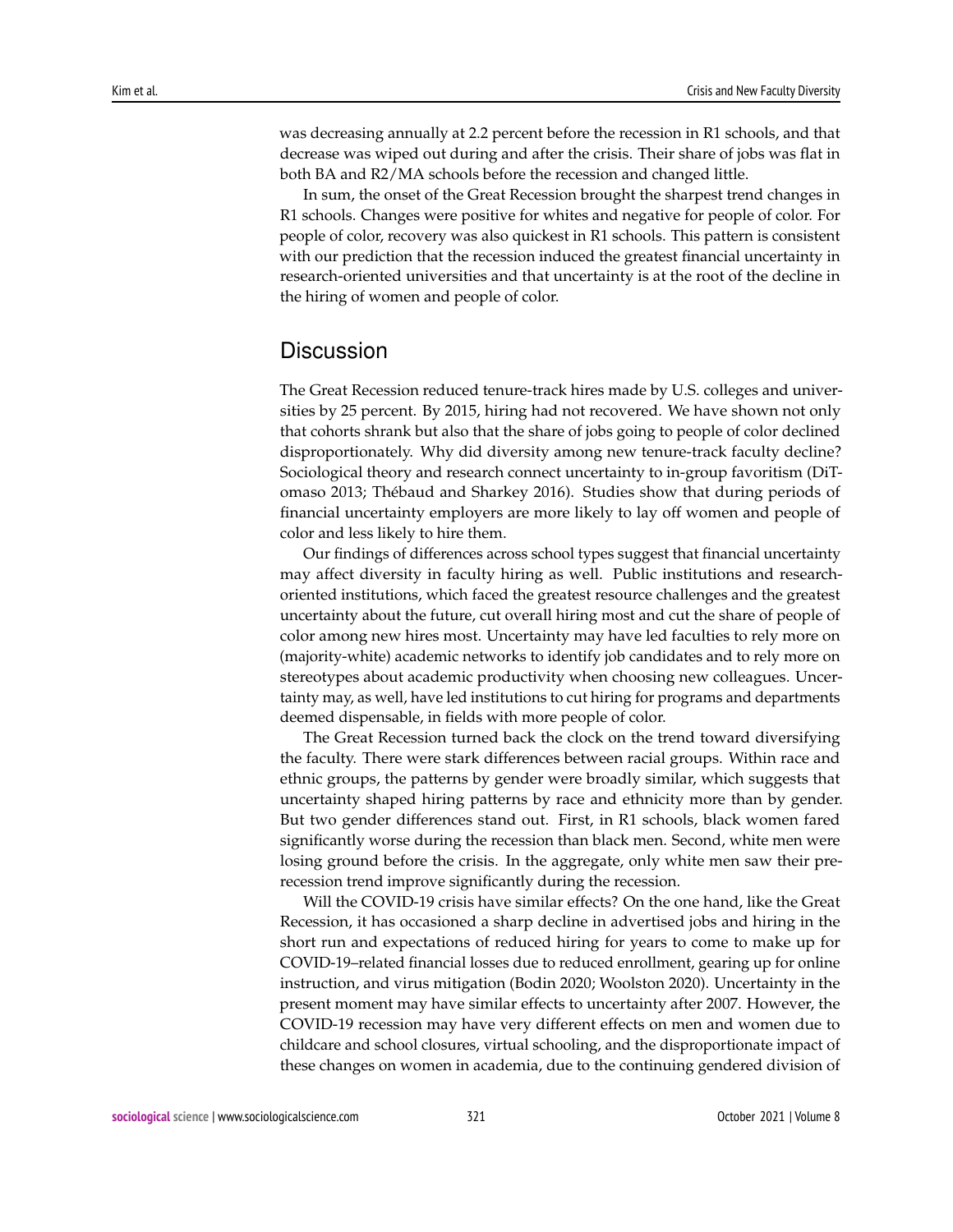household labor. Early findings from the Bureau of Labor Statistics show that the national unemployment rate for women increased 2.9 percentage points more than that for men (Alon et al. 2020). In academia, women scholars have reported higher levels of stress from caregiving and insufficient time for research since the onset of the COVID-19 pandemic (Myers et al. 2020:19).

That hires of faculty of color declined during the Great Recession may have gone unnoticed by administrators struggling to keep the ship afloat. Provosts and deans facing the COVID-19 crisis should take note that institutions facing uncertainty may reduce new-hire diversity unwittingly. It may be that public and research-oriented institutions will again face the greatest uncertainty over the next few years and will again see the greatest declines in the diversity of new faculty. But the contours of the current crisis are different, and it is difficult to predict which schools will suffer most. Many teaching-oriented institutions, for instance, were facing uncertainty about the future before the COVID-19 crisis due to projections of sharp declines in cohort sizes, and they saw a steep drop-off in first-year enrollment in the fall of 2020 (Sedmak 2020). The contours of the current crisis are also different because police violence in communities of color and the heavy toll the pandemic has taken on those communities have fueled a revival of the Black Lives Matter movement. The movement may focus attention on the issue of faculty diversity. But if colleges and universities respond to the challenge as they have in the past, with diversity initiatives that do nothing to change hiring routines, crisis-induced uncertainty may again lead to reductions in the diversity of new faculty.

# References

- Alon, Titan, Matthias Doepke, Jane Olmstead-Rumsey, and Michèle Tertilt. 2020. "The Shecession (She-Recession) of 2020: Causes and Consequences." VoxEU, September 22. Retrieved March 6, 2021. [https://voxeu.org/article/shecession-she-recession-](https://voxeu.org/article/shecession-she-recession-2020-causes-and-consequences)[2020-causes-and-consequences](https://voxeu.org/article/shecession-she-recession-2020-causes-and-consequences).
- Bianchi, Emily C., Erika V. Hall, and Sarah Lee. 2018. "Reexamining the Link between Economic Downturns and Racial Antipathy: Evidence That Prejudice against Blacks Rises during Recessions." *Psychological Science* 29(10):1584–97. [https://doi.org/10.](https://doi.org/10.1177%2F0956797618777214) [1177%2F0956797618777214](https://doi.org/10.1177%2F0956797618777214).
- Bodin, Madeline. 2020. "University Redundancies, Furloughs and Pay Cuts Might Loom amid the Pandemic, Survey Finds." *Nature* Career News, July 30. [https://doi.org/10.](https://doi.org/10.1038/d41586-020-02265-w) [1038/d41586-020-02265-w](https://doi.org/10.1038/d41586-020-02265-w).
- Butz, David A., and Kumar Yogeeswaran. 2011. "A New Threat in the Air: Macroeconomic Threat Increases Prejudice against Asian Americans." *Journal of Experimental Social Psychology* 47(1):22–27. <https://doi.org/10.1016/j.jesp.2010.07.014>.
- Carpenter, Siri. 2009. "Discouraging Days for Jobseekers." *Science* Careers, February 13. Retrieved August 17, 2020. <https://doi.org/10.1126/science.caredit.a0900022>.
- Cha, Youngjoo. 2014. "Job Mobility and the Great Recession: Wage Consequences by Gender and Parenthood." *Sociological Science* 1(12):159–77. <https://doi.org/10.15195/v1.a12>.
- Conti-Brown, Peter. 2011. "Scarcity amidst Wealth: The Law, Finance, and Culture of Elite University Endowments in Financial Crisis." *Stanford Law Review* 63(3):699–749.
- Couch, Kenneth A., Robert Fairlie, and Huanan Xu. 2018. "Racial Differences in Labor Market Transitions and the Great Recession." Pp. 1–53 in *Research in Labor Economics*. Vol.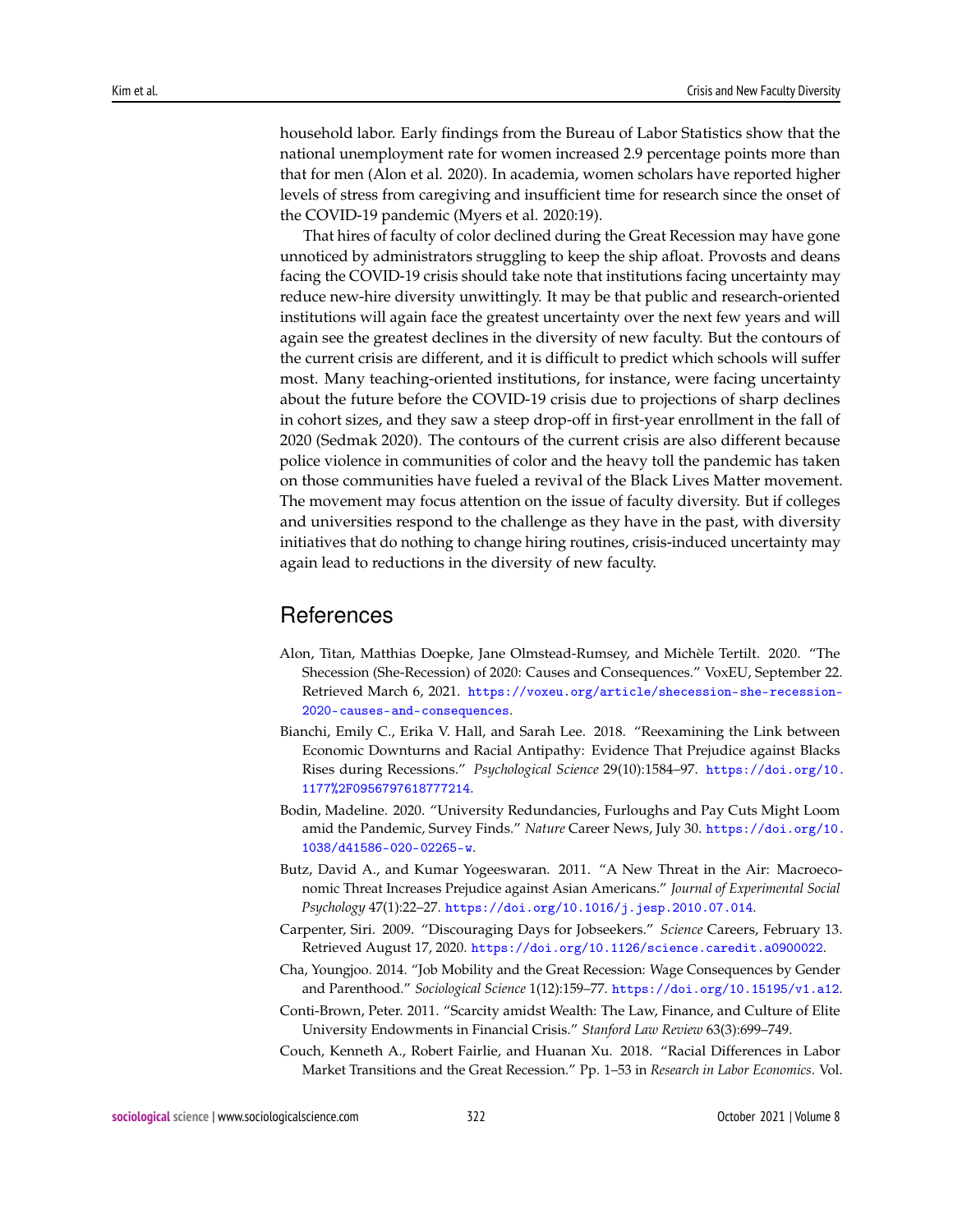46, *Transitions through the Labor Market*, edited by Solomon W. Polachek and Konstantinos Tatsiramos. Bingley, UK: Emerald Publishing Limited.

- Danziger, Sheldon, Andrew Barr, and Sarah E. Turner. 2013. "Expanding Enrollments and Contracting State Budgets: The Effect of the Great Recession on Higher Education." *Annals of the American Academy of Political and Social Science* 650(1):168–93. [https://doi.](https://doi.org/10.1177%2F0002716213500035) [org/10.1177%2F0002716213500035](https://doi.org/10.1177%2F0002716213500035).
- Dietz, Nathan, Brice McKeever, Ellen Steele, and C. Eugene Steuerle. 2015. *Foundation Grantmaking over the Economic Cycle*. *Tax Policy and Charities Brief*. Washington, DC: Urban Institute.
- DiTomaso, Nancy. 2013. *The American Non-dilemma: Racial Inequality without Racism*. New York: Russell Sage Foundation.
- Hoynes, Hilary, Douglas L. Miller, and Jessamyn Schaller. 2012. "Who Suffers during Recessions?" *Journal of Economic Perspectives* 26(3):27–48. [https://doi.org/10.1257/](https://doi.org/10.1257/jep.26.3.27) [jep.26.3.27](https://doi.org/10.1257/jep.26.3.27).
- Johnson, Nicholas, Phil Oliff, and Erica Williams. 2011. *An Update on State Budget Cuts: At Least 46 States Have Imposed Cuts That Hurt Vulnerable Residents and the Economy.* Washington, DC: Center on Budget and Policy Priorities.
- Kalev, Alexandra. 2014. "How You Downsize Is Who You Downsize: Biased Formalization, Accountability, and Managerial Diversity." *American Sociological Review* 79(1):109–35. <https://doi.org/10.1177%2F0003122413518553>.
- Kim, Marlene. 2012. *Unfairly Disadvantaged? Asian Americans and Unemployment during and after the Great Recession (2007–10)*. Issue Brief No. 323. Washington, DC: Economic Policy Institute.
- Maas, Bea, Kathleen E. Grogan, Yolanda Chirango, Nyeema Harris, Luisa Fernanda Liévano-Latorre, Krista L. McGuire, Alexandria C. Moore, Carolina Ocampo-Ariza, Monica Marie Palta, Ivette Perfecto, Richard B. Primack, Kirsten Rowell, Lilian Sales, Rejane Santos-Silva, Rafaela Aparecida Silva, Eleanor J. Sterling, Raísa R. S. Vieira, Carina Wyborn, and Anne Toomey. 2020. "Academic Leaders Must Support Inclusive Scientific Communities during COVID-19." *Nature Ecology & Evolution* 4(8):997–98. [https://doi.org/10.1038/](https://doi.org/10.1038/s41559-020-1233-3) [s41559-020-1233-3](https://doi.org/10.1038/s41559-020-1233-3).
- Mitchell, Michael, Michael Leachman, Kathleen Masterson, and Samantha Waxman. 2018. *Unkept Promises: State Cuts to Higher Education Threaten Access and Equity*. Washington, DC: Center on Budget and Policy Priorities.
- Murakami, Kery. 2020. "The Next Financial Blow." *Inside Higher Ed*, April 13.
- Myers, Kyle R., Wei Yang Tham, Yian Yin, Nina Cohodes, Jerry G. Thursby, Marie C. Thursby, Peter Schiffer, Joseph T. Walsh, Karim R. Lakhani, and Dashun Wang. 2020. "Unequal Effects of the COVID-19 Pandemic on Scientists." *Nature Human Behaviour* 4:880–83. <https://doi.org/10.1038/s41562-020-0921-y>.
- Reskin, Barbara. 1993. "Sex Segregation in the Workplace." *Annual Review of Sociology* 19:241–70. <https://doi.org/10.1146/annurev.so.19.080193.001325>.
- Reskin, Barbara F., and Debra Branch McBrier. 2000. "Why Not Ascription? Organizations' Employment of Male and Female Managers." *American Sociological Review* 65(2):210–33. <https://doi.org/10.2307/2657438>.
- Roscigno, Vincent J., and George Wilson. 2014. "The Relational Foundations of Inequality at Work I: Status, Interaction, and Culture." *American Behavioral Scientist* 58(2):219–27. <https://doi.org/10.1177%2F0002764213503326>.
- Sedmak, Todd. 2020. "Fall 2020 College Enrollment Declines 2.5%: Nearly Twice the Rate of Decline of Fall 2019." *National Student Clearinghouse*, December 17. Retrieved